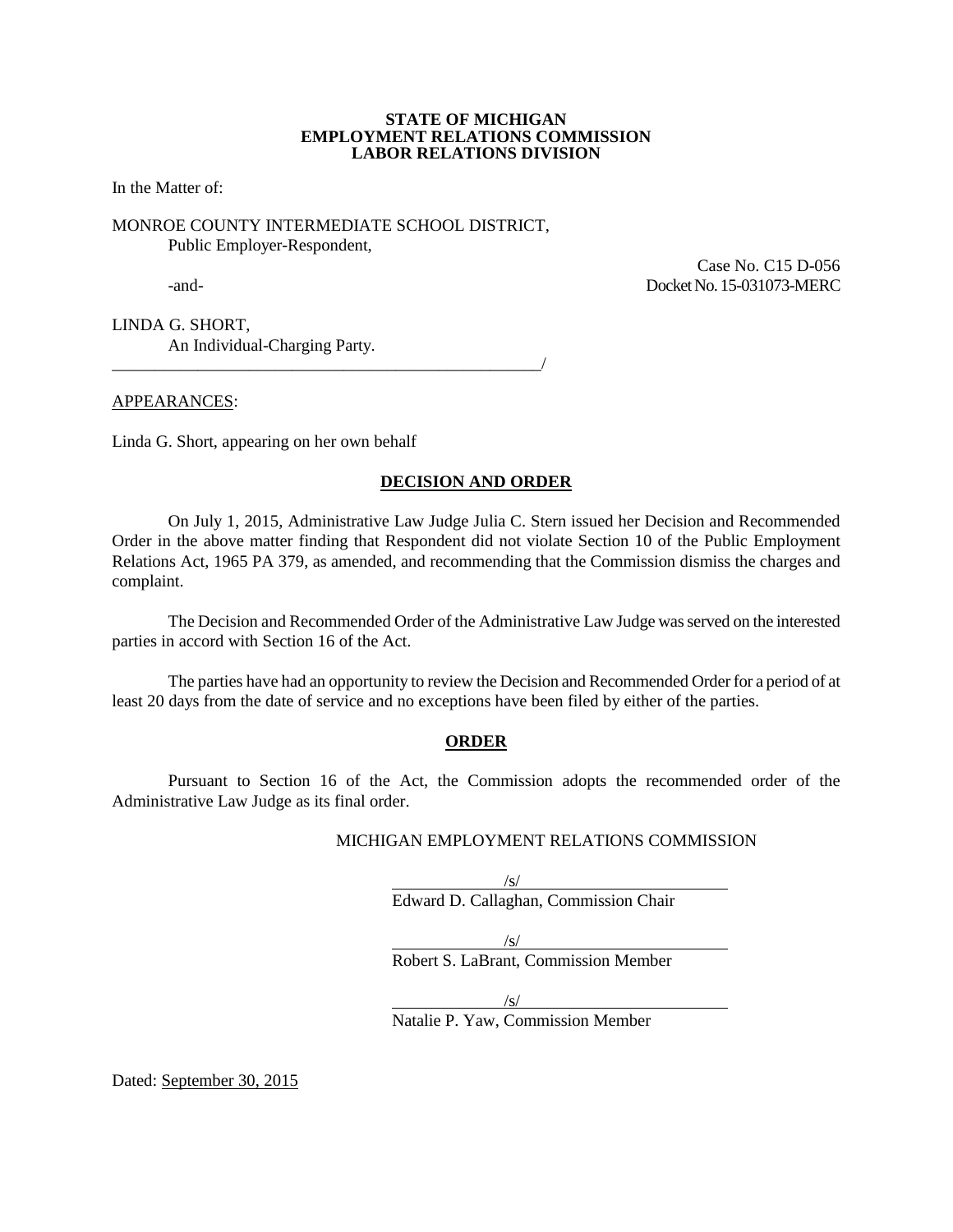## **STATE OF MICHIGAN MICHIGAN ADMINISTRATIVE HEARING SYSTEM MICHIGAN EMPLOYMENT RELATIONS COMMISSION**

In the Matter of:

## MONROE COUNTY INTERMEDIATE SCHOOL DISTRICT, Public Employer-Respondent,

Case No. C15 D-056 Docket No. 15-031073-MERC

-and-

*Amended as to Signature* 

LINDA G. SHORT, *Date ONLY* An Individual-Charging Party.

## APPEARANCES:

Linda G. Short, appearing for herself

## **DECISION AND RECOMMENDED ORDER OF ADMINISTRATIVE LAW JUDGE ON SUMMARY DISPOSITION**

\_\_\_\_\_\_\_\_\_\_\_\_\_\_\_\_\_\_\_\_\_\_\_\_\_\_\_\_\_\_\_\_\_\_\_\_\_\_\_\_\_\_\_\_\_\_\_\_\_\_\_\_\_\_\_\_\_\_\_\_\_\_\_\_\_/

On April 20, 2015, Linda G. Short filed the above unfair labor practice charge with the Michigan Employment Relations Commission (the Commission) against her employer, the Monroe County Intermediate School District, pursuant to Section 10 of the Public Employment Relations Act (PERA), 1965 PA 379, as amended, MCL 423.210. Pursuant to Section 16 of PERA, the charge was assigned to Julia C. Stern, Administrative Law Judge (ALJ) for the Michigan Administrative Hearing System.

On April 28, 2015, pursuant to Rule 1513 of the Administrative Rules of the Michigan Administrative Hearing System, R 792.11513, I issued an order directing Short to show cause in writing why her charge against the Respondent should not be dismissed because it failed to state a claim upon which relief could be granted under PERA. Short filed a timely response to my order on May 15, 2015. Based upon the facts set out in Short's charge and her response to my order to show cause, I make the following conclusions of law and recommend that the Commission issue the following order.

### The Unfair Labor Practice Charge and Facts:

Short was employed by Respondent as an intensive services aide until she retired on January 23, 2015. She was a member of a bargaining unit represented by the Michigan Education Association (the Union). Intensive services aides provide necessary support services in twelve special education classrooms in the four school districts within Respondent's service area. In the 2014-2015 school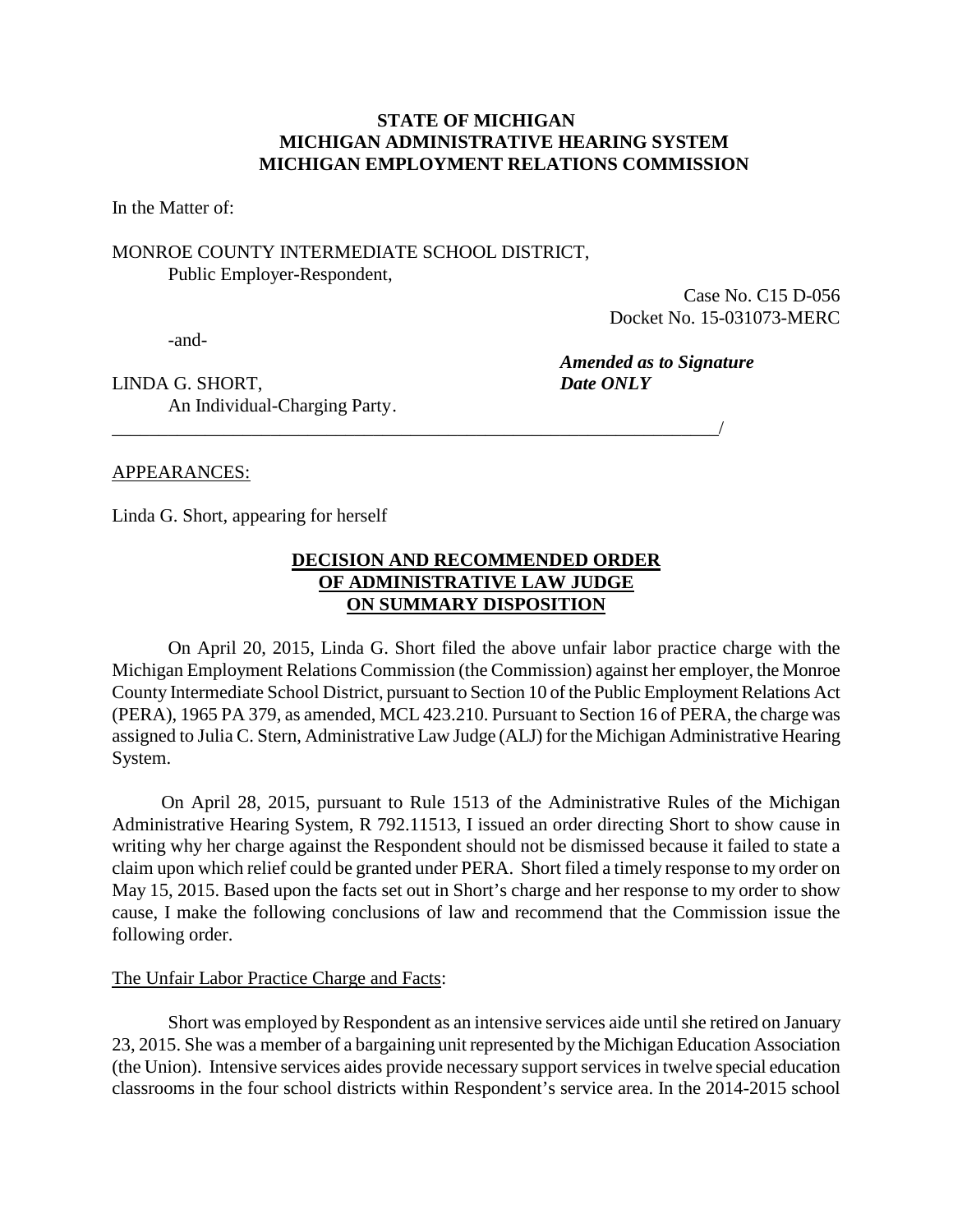year, Short had held the position of intensive services aide for eight years and was one of two such aides employed by Respondent.

At the beginning of the 2014-2015 school year, Short found herself assigned on a full-time basis to a classroom in the Summerfield School District, one of Respondent's four districts. The other intensive services aide was assigned to a school in the Bedford Public Schools, another district. On October 2, 2014, Short contacted the Union President, Kay Hinds, to discuss whether she could alternate days with the other aide so that she would not be working exclusively in the Summerfield classroom. Hinds told Short that she would set up a meeting among herself, Short, and Short's supervisor, Melissa Morton, to discuss this. Hinds left a voice mail for Morton proposing a meeting and stating the topic.

The following day, Respondent Regional Director Shawna Landis came to Hinds' classroom to discuss Short's request. Short does not know what Landis and Hinds discussed, but does know that Hinds told Landis that Short was disgruntled and dissatisfied with either her job or her current job assignment. Hinds asked Landis to set up a meeting with the two of them, Morton, and Short to discuss the situation.

On October 17, 2014, Short received a voicemail from Morton telling her that a meeting had been scheduled for 3:30 p.m. that afternoon. Short replied that she could not make it on such late notice, and asked that the meeting be rescheduled. The meeting was rescheduled for Monday, October 20. Morton told Short that she, Landis, and Hinds would be there. On Monday afternoon, however, Morton came to Short's classroom and told her that the meeting was rescheduled for Wednesday, but that only she, Short and Landis would attend. Short told Morton that she wanted Hinds there, but Morton said that Respondent Assistant Superintendent of Human Resources Betsy Taylor had said that Hinds could not attend because it was not a union matter. Short related this discussion to Hinds. Hinds went to Taylor's office to discuss the issue, but Short does not know the details of the conversation.

The meeting was held on October 22 as scheduled with Morton, Landis and Short. Short asked Landis why she had gone to Taylor about the matter, and Landis asked her why she had involved Hinds. Short explained her request to alternate duties with the other intensive services aide. Morton and Landis brought up Short's size and may have also mentioned her age. They stated or implied that they believed that Short could not safely be assigned to the Bedford classroom. Short mentioned that neither her size nor her age had ever been a factor in her assignments over the previous eight years. Short had other issues that she would have liked to address at the meeting, but did not feel comfortable doing so without a Union representative present.

Short alleges that she had a right to union representation at the October 22 meeting since it involved matters of the collective bargaining contract and that Respondent violated PERA by refusing to allow her Union representative to attend.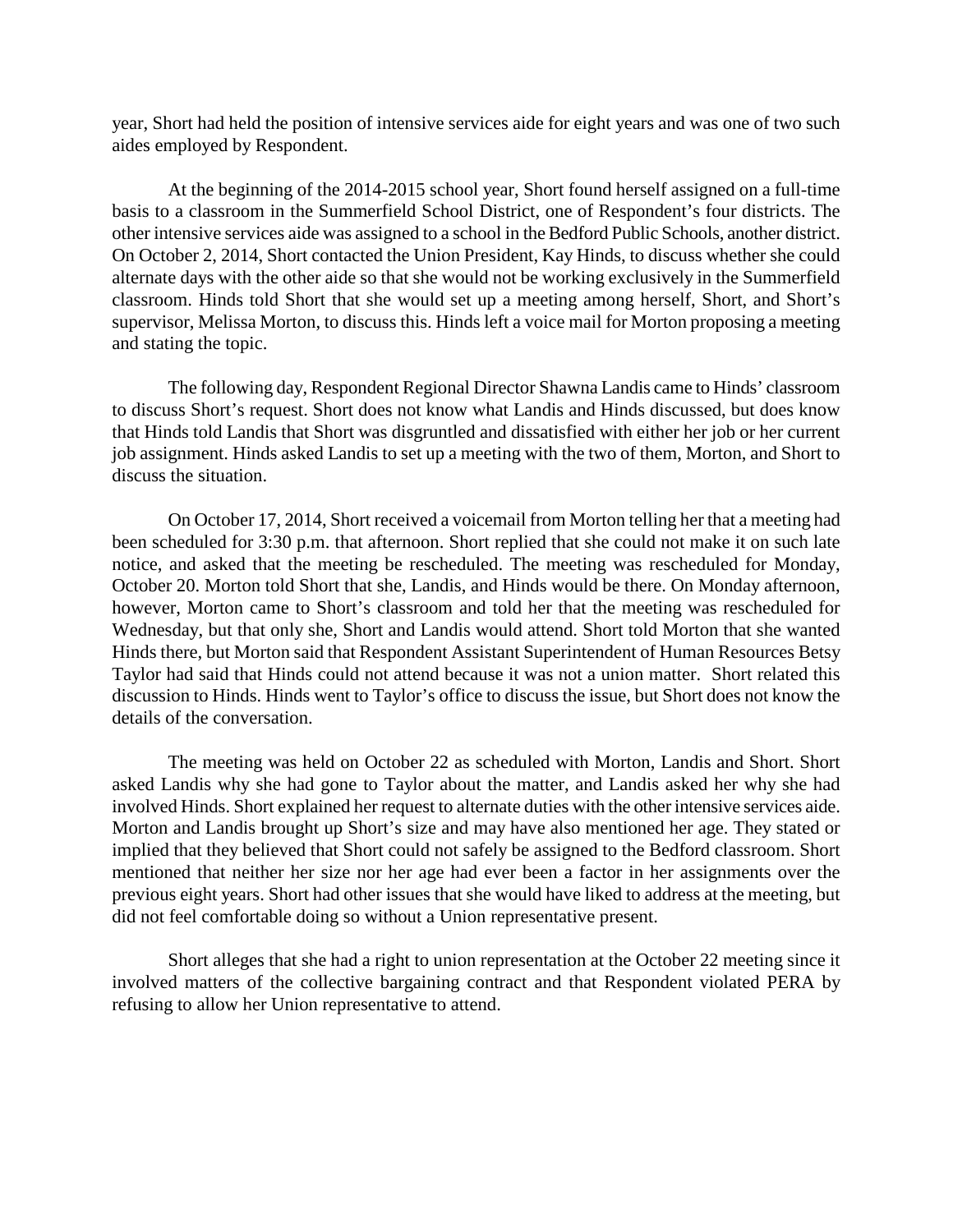### Discussion and Conclusions of Law:

Section 9 of PERA protects the rights of public employees to form, join, or assist labor organizations, to negotiate or bargain with their public employers through representatives of their own free choice, to engage in lawful concerted activities for mutual aid or protection, and to refrain from any or all of these activities. The rights protected by §9 include the right to file grievances and to consult with union representatives on matters relating to the employee's employment.

A public employer violates §10(1)(a) of PERA when it interferes, restrains, or coerces public employees in the exercise of these rights and §10(1)(c) when it discriminates against employees or disciplines them because they have engaged in, or refused to engage in, union activity. Both §9 and  $$10(1)(a)$  were patterned on similar provisions in the federal statute protecting the collective bargaining rights of public sector employees, the National Labor Relations Act (NLRA), 29 USC §150 et seq.

In *NLRB v Weingarten***,** 429 US 251 (1976), the United States Supreme Court concluded that employees have the right under the NLRA to have a union representative present when they are being interviewed by their employers and the employees reasonably believe that the interview may lead to discipline. In *Univ of Michigan*, 1977 MERC Lab Op 496, the Commission adopted the socalled *Weingarten* rule. The Commission summarized the rule in *City of Detroit,* 22 MPER 32 (2009), as follows:

An employee has the right to have a union representative present when interviewed by his employer when the employee reasonably believes that the interview may lead to discipline. The employee must invoke the right by requesting union representation. The employer then may grant the request, present the employee with the option of continuing the interview without representation or foregoing the interview altogether, or deny the request and terminate the interview.

The *Weingarten* rule requires public employers to grant their employees' requests for union representation when meeting with the employer under the limited circumstances set forth above. Public employers are not required to allow union representatives to participate in all meetings between the employer and an employee. *City of Troy,* 1989 MERC Lab Op 80 (1989).

Short argues that she had no idea how her supervisors would approach her request at the October 22 meeting or how their response might affect her. She also asserts that she had reason to believe that if she spoke out at the meeting about being treated unfairly, or stated that she would refuse to perform work assigned to her, she might be disciplined.

As Short points out, Short requested the October 22 meeting to discuss her desire to alternate job assignments with her co-worker. She also wished to discuss other ways in which she believed she was being treated unfairly. Respondent agreed to meet with her, although not with her Union representative present. There is no indication in the facts that Respondent suspected Short of any wrongdoing before the meeting or that Respondent sought to obtain information from Short that might lead to her discipline. Whether Short reasonably believed that she might be disciplined if she